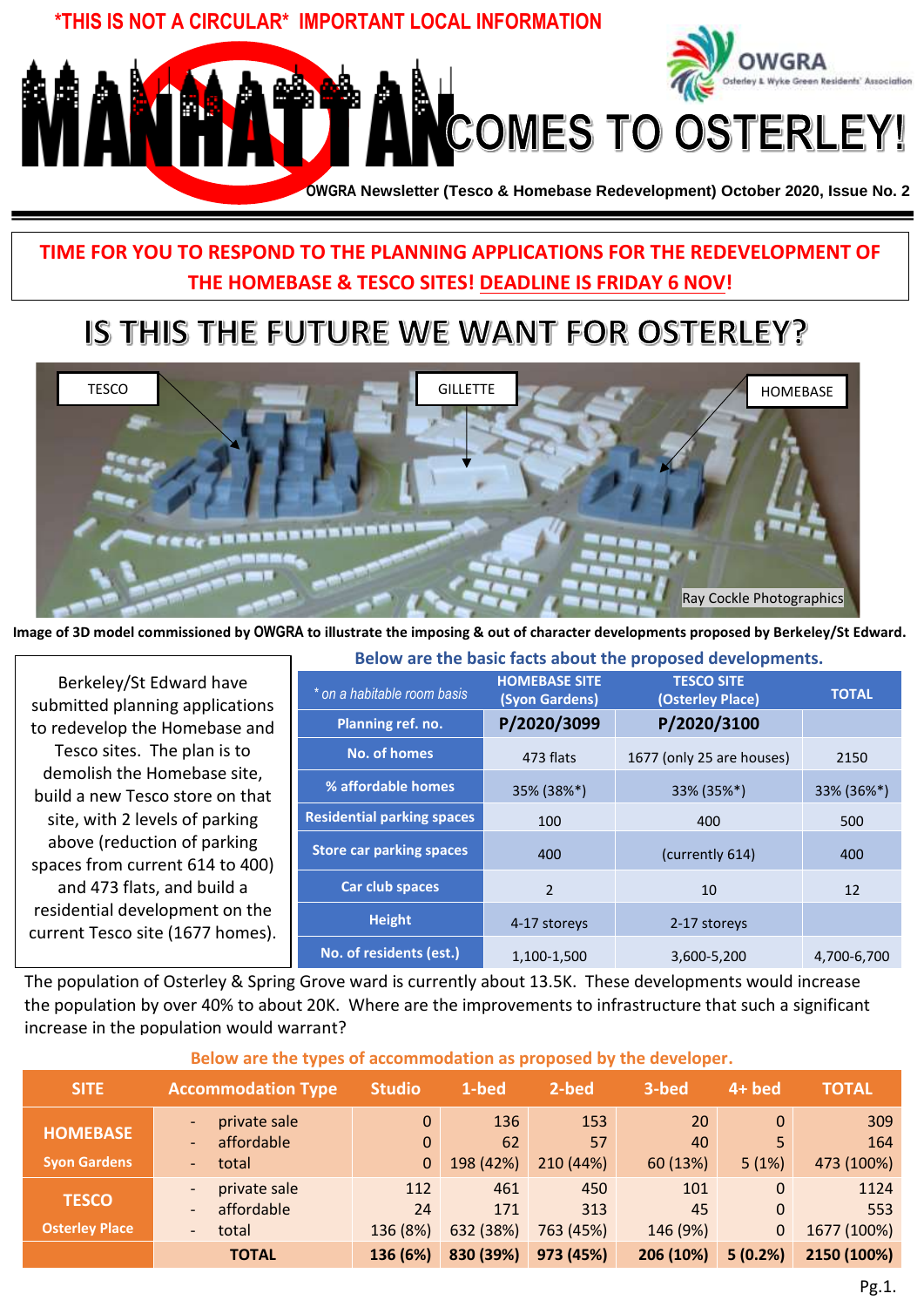**These are 2 separate applications and each planning application needs a separate response. Anyone aged 16 or over can respond to the planning application so we encourage every member of your household (aged 16+) to respond (and you don't have to have received a consultation letter to respond).**

# **YOU CAN RESPOND IN ONE OF 3 WAYS:**



via the Hounslow Council Planning website [www.hounslow.gov.uk/planning using the relevant](http://www.hounslow.gov.uk/planning)  planning ref. no. (see table on page 1)

**The first two methods are the best and you will get confirmation of your response, but not if you send your response by post.**



Email Planning.AppResponses@hounslow.gov.uk quoting the relevant planning ref. no. in the title, and making sure you give your full name and address at the end of the e-mail



by writing to the Development Manager, Housing Planning & Communities, London Borough of Hounslow, Hounslow House, Bath Road, Hounslow, TW3 3EB

We/local residents are **not** NIMBYs. We would welcome developments on those two sites that respect the character of the area (mainly 2-storey houses) and are not excessive.

#### **If you want to maintain the pleasant green suburban nature and character of Osterley and not turn it into a blot of ugly tower blocks on the landscape, then please object!**

Only valid grounds for objection will be taken into account. Here are some suggestions of what you might want to include if you wish to object. Do **use your own words** in your responses.

| <b>Valid Grounds for</b><br><b>Objection Points</b>                        | <b>HOMEBASE (Syon Gardens)</b><br>P/2020/3099                                                                                                                                                                                                                                                                | <b>TESCO (Osterley Place)</b><br>P/2020/3100                                                                                                                                                                                        |
|----------------------------------------------------------------------------|--------------------------------------------------------------------------------------------------------------------------------------------------------------------------------------------------------------------------------------------------------------------------------------------------------------|-------------------------------------------------------------------------------------------------------------------------------------------------------------------------------------------------------------------------------------|
| Height/Massing/<br>Density/<br><b>Overdevelopment</b>                      | Too high in relation to existing residential<br>area (mainly 2-storey) and higher than<br>existing commercial buildings on the A4<br>nearby. Density (homes/hectare) 15 times<br>higher than the rest of Osterley & Spring<br>Grove ward.                                                                    | Too high in relation to existing residential<br>area (mainly 2-storey). and much taller than<br>buildings on the Sky Campus nearby.<br>Density (homes/hectare) 20 times higher<br>than the rest of Osterley & Spring Grove<br>ward. |
| Overlooking/<br>Overshadowing/<br>Daylight/Sunlight/<br><b>Solar Glare</b> | The proposed tall buildings will tower above<br>local homes, dominating them and some<br>will lose privacy, daylight & sunlight eg<br>Northumberland Gardens, Brambles Close.<br>Solar glare for car and bus drivers along A4,<br>Syon Lane, Northumberland Gardens, also<br>train drivers on Hounslow Loop. | The proposed tall buildings will tower above<br>local homes, dominating them and some<br>will lose privacy, daylight & sunlight eg<br>Oaklands Ave, Syon Lane, possibly Syon Park<br>Gardens.                                       |
| <b>Out of Character with</b><br>the Area                                   | Design, appearance and materials are not<br>fitting with the local area of mainly 2-storey<br>houses. Negative impact on context and<br>character of the area.                                                                                                                                               | Design, appearance and materials are not<br>fitting with the local area of mainly 2-storey<br>houses. Negative impact on context and<br>character of the area.                                                                      |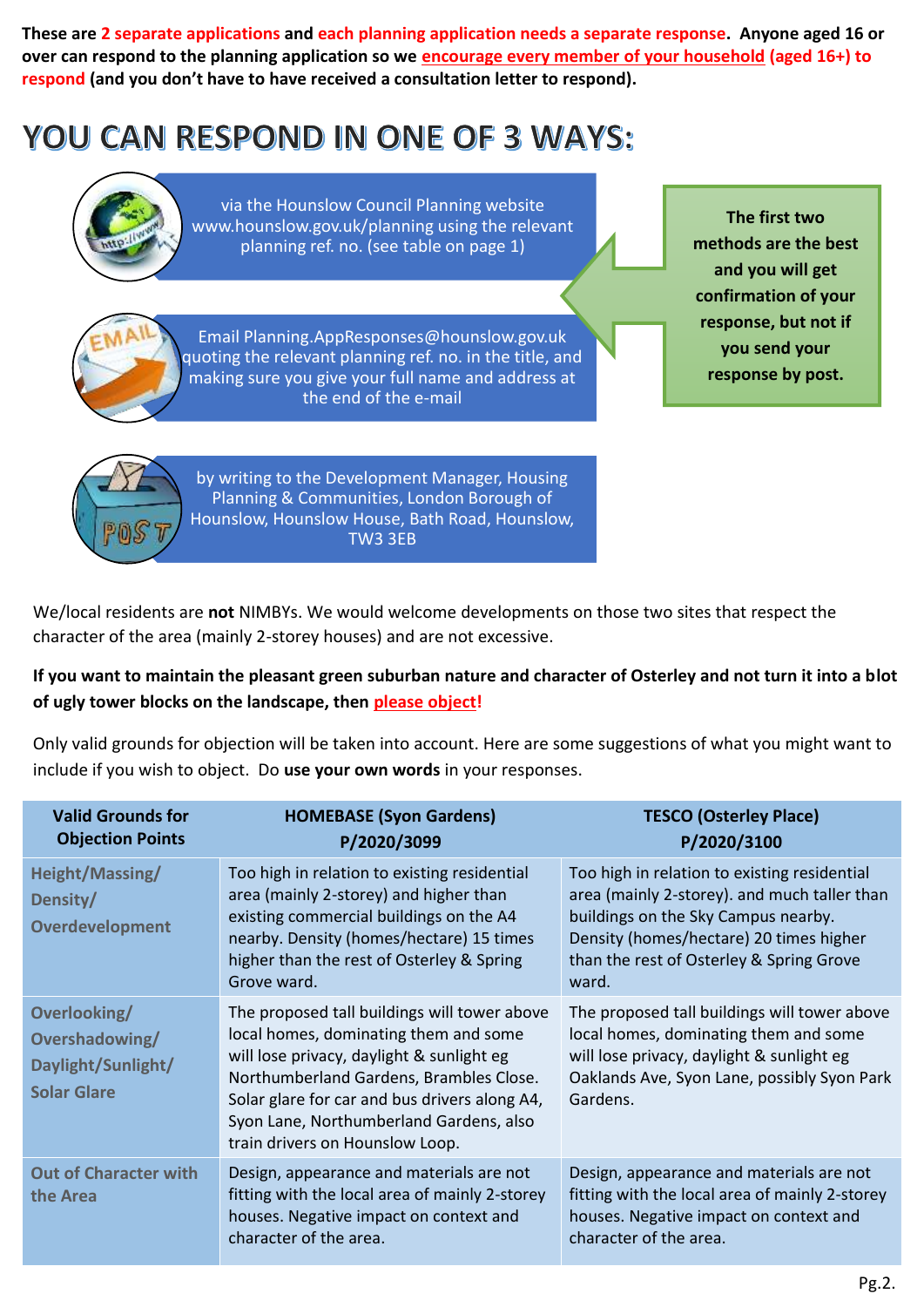| <b>Valid Grounds for</b><br><b>Objection Points cont</b>                | <b>HOMEBASE (Syon Gardens)</b><br>P/2020/3099                                                                                                                                                                                                                                                                                                                                                                                                             | <b>TESCO (Osterley Place)</b><br>P/2020/3100                                                                                                                                                                                                                                                                                            |
|-------------------------------------------------------------------------|-----------------------------------------------------------------------------------------------------------------------------------------------------------------------------------------------------------------------------------------------------------------------------------------------------------------------------------------------------------------------------------------------------------------------------------------------------------|-----------------------------------------------------------------------------------------------------------------------------------------------------------------------------------------------------------------------------------------------------------------------------------------------------------------------------------------|
| <b>Need for Decent</b><br><b>Family-sized Homes,</b><br>not Small Flats | Need not met by proposed 42% of flats<br>being 1-bed, 44% 2-bed, only 13% 3-bed and<br>1% 4+ bedroom.                                                                                                                                                                                                                                                                                                                                                     | Need not met by proposed 46% of flats<br>being studio or 1-bed, 45% 2-bed, only 9%<br>3-bedroom.                                                                                                                                                                                                                                        |
| <b>Effect on Heritage</b><br><b>Assets</b>                              | Grade II listed Gillette building will be<br>dwarfed by buildings up to 17 storeys.                                                                                                                                                                                                                                                                                                                                                                       | Grade II listed Gillette building will be<br>dwarfed by buildings up to 17 storeys.                                                                                                                                                                                                                                                     |
| <b>Public Transport</b>                                                 | Public transport in the area already<br>stretched. The only likely improvement is<br>another bus route (E1 to Ealing). No funding<br>available for the proposed Southall Rail Link<br>or West London Orbital Link, or<br>improvements to Hounslow Loop or<br>Piccadilly line.                                                                                                                                                                             | Public transport in the area already<br>stretched. The only likely improvement is<br>another bus route (E1 to Ealing). No funding<br>available for the proposed Southall Rail Link<br>or West London Orbital Link, or<br>improvements to Hounslow Loop or<br>Piccadilly line.                                                           |
| <b>Traffic</b>                                                          | Developer claims that traffic will reduce in<br>the area! Where is the evidence? NB<br>Nishkam School traffic forecasts hugely<br>underestimated reality, and this looks like a<br>similar case.<br>Gillette Corner traffic is above capacity,<br>needs drastic reconfiguring, not just an<br>extra right-hand turn from eastbound A4 to<br>Syon Lane southbound. Shoppers might use<br>taxis rather than their own cars or home<br>delivery (more vans). | Developer claims that traffic will reduce in<br>the area! Where is the evidence? NB<br>Nishkam School traffic forecasts hugely<br>underestimated reality, and this looks like a<br>similar case. Petrol station customers will<br>use the Shell Garage at Gillette Corner, so<br>they won't disappear as suggested by the<br>developer. |
| <b>Car Parking</b>                                                      | Number of residential car parking spaces<br>totally inadequate (100 for 473 flats).                                                                                                                                                                                                                                                                                                                                                                       | Number of residential car parking spaces<br>totally inadequate (400 for 1677 homes).                                                                                                                                                                                                                                                    |
| <b>Other Infrastructure</b>                                             | We asked for a GP surgery, public swimming<br>pool - not provided. Local infrastructure<br>bursting at the seams, how will it serve an<br>extra 1,100-1,500 residents? So, a negative<br>impact on social infrastructure.                                                                                                                                                                                                                                 | GP surgery suggested at this site, but it<br>needs to be on the Homebase site because<br>of availability of better public transport and<br>car parking. Local infrastructure bursting at<br>the seams, how will it serve an extra 3.6-<br>5.2K residents? So, a negative impact on<br>social infrastructure.                            |
| <b>Education</b>                                                        | Secondary provision maybe adequate, but<br>primary provision highly likely to be<br>insufficient.                                                                                                                                                                                                                                                                                                                                                         | Secondary provision maybe adequate, but<br>primary provision highly likely to be<br>insufficient.                                                                                                                                                                                                                                       |
| <b>Amenity Space</b>                                                    | Mainly provided on podium and roof levels,<br>not at ground level. Not enough for the<br>extra 1,000-1,250 residents.                                                                                                                                                                                                                                                                                                                                     | Some amenity space at ground level but<br>substantial amounts at podium & roof levels.<br>Not enough for the extra 4-5K residents.                                                                                                                                                                                                      |
| <b>Environmental Impact</b><br>& Sustainability                         | Increased noise, air pollution, carbon<br>emissions (including during 5-year<br>construction period) and poor sustainability.<br>Climate emergency declared but homes<br>won't be zero-carbon.                                                                                                                                                                                                                                                            | Increased noise, air pollution, carbon<br>emissions (including during 10-year<br>construction period) and poor sustainability.<br>Climate emergency declared but homes<br>won't be zero-carbon.                                                                                                                                         |
| Consultation/<br><b>Community</b><br>Involvement                        | Consultation with the local community was<br>a box-ticking exercise, a sham. We were<br>concerned with height (our red-line is 6-<br>storeys, the height of the Access Storage<br>building currently under construction at<br>Gillette Corner) and transport/traffic - these<br>major concerns have been largely ignored.                                                                                                                                 | Consultation with the local community was<br>a box-ticking exercise, a sham. We were<br>concerned with height (our red-line is 6-<br>storeys, the height of the Access Storage<br>building currently under construction at<br>Gillette Corner) and transport/traffic - these<br>major concerns have been largely ignored.               |